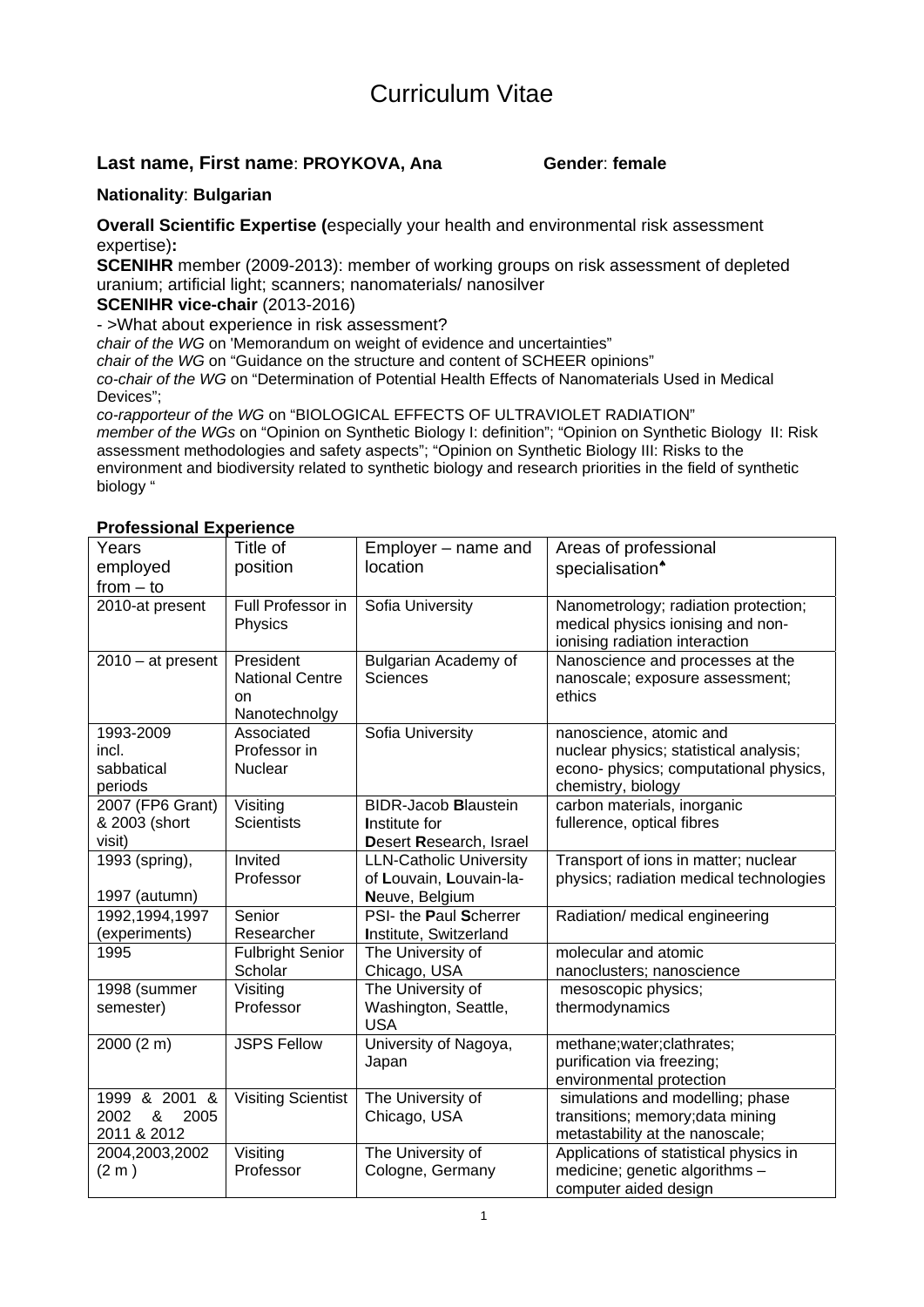## **Educational Background**

| Year      | Degree      | Educational Institution – name and       | Areas of educational     |
|-----------|-------------|------------------------------------------|--------------------------|
|           | awarded     | location                                 | specialisation*          |
| 2008      | Doctor      | <b>High Attestation Commission</b>       | Physics (theoretical and |
|           | Habil       |                                          | mathematical)            |
| 1989,1991 | Post-doc    | <b>ICTP-Trieste</b>                      | Physics (thermodynamics) |
| 1981      | PhD.        | Sofia University & JINR-Dubna            | Physics (nuclear)        |
| 1977      | Postgraduat | Joint institute of nuclear research JINR | Physics (nuclear)        |
|           | e           |                                          |                          |
| 1974      | Master      | Sofia University                         | Physics (solid state)    |

## **Memberships in Scientific Advisory Bodies/Committees/Panels :**

- High Level Group Nanotechnologies and Advanced Materials, EU (2016 at present)
- Program Committee on Nanomaterials, Biotechnology and Production, EU Horizon 2020  $(2014 - at present)$

• National delegate to the European strategy forum on research infrastructures, ESFRI (2007 – at present); Working Group on Site Sitting (2008-2010); Working group on e-Infrastructure investments (2016- at present)

- FET Advisory Group (2014-2015), Horizon2020, DG CONNECT
- SWAFS Advisory group (2014-2015), Horizon2020, DG RTD
- International Cooperation Advisory Group (2014-2015), Horizon2020, DG RTD
- Member of the Program Committee of the NanoMatPro, EU-FP7 (2007- 2013)
- Bulgarian representative in the Member States Council on the international dialogue on responsible research and development of nanotechnologies (2008- 2010)
- Member of the Program Committee of the NanoMatPro, EU-FP6 (2004- 2006)
- Member, National Scientific Commissions on: Physics (2002-2004), Nanotechnology (2003 2010), Research infrastructures (2013 - at present), Ministry of Education and Science
- Member, Council Board for the Research at the Universities (Ministry of Education and Science) (2003- 2009)

• Member, Advisory Board for International Education and Cultural Exchange Programs, Ministry of Education and Science: (2001-2004)

## **Memberships in Learned Societies:**

• European Physical Society (EPS) - Executive Council, European Physical Society (2008 – 2012); Board Member of the Equal opportunity committee (2012 – at present) <http://www.eps.org/members/group.aspx?id=84913>

• Union of Bulgarian Physicists (UBP) – member of the Executive Board (2001-2004)

• Chair of the chapters "Clusters and Nanoparticles" (2000-2004) & "Theory, Modelling,

Simulation" (2005 -2010) & Theory and Modelling of Processes at the Nanoscale (2011 – at present), National Centre on Nanotechnology

- Team leader IUPAP Working Group on Women in Physics (2002 at present)
- Founder and Board Member of the Bulgarian Centre of Women in Technologies, BCWT (2012 at present)<http://www.bgwomeninict.org/about/1/MlW-gRWHIlSHI9OrI1KHchSrcNKncJafI9OjIRePUxKP>

• Member of the Board of Administration of the European Platform of Women Scientists (2005 –

2009[\) http://epws.org/our-history/](http://epws.org/our-history/)

• Society of Nuclear Physicists in Bulgaria (1986-1999)

## **Memberships in Editorial Boards:**

- Editor, Open Physics, De Gruyter<http://www.openphysics.com/>
- Editor, Int.J.Mol.Sci. [http://www.ijms.org](http://www.ijms.org/)
- Guest-editor for the special issue of IJMS devoted to the 70'th anniversary of RS Berry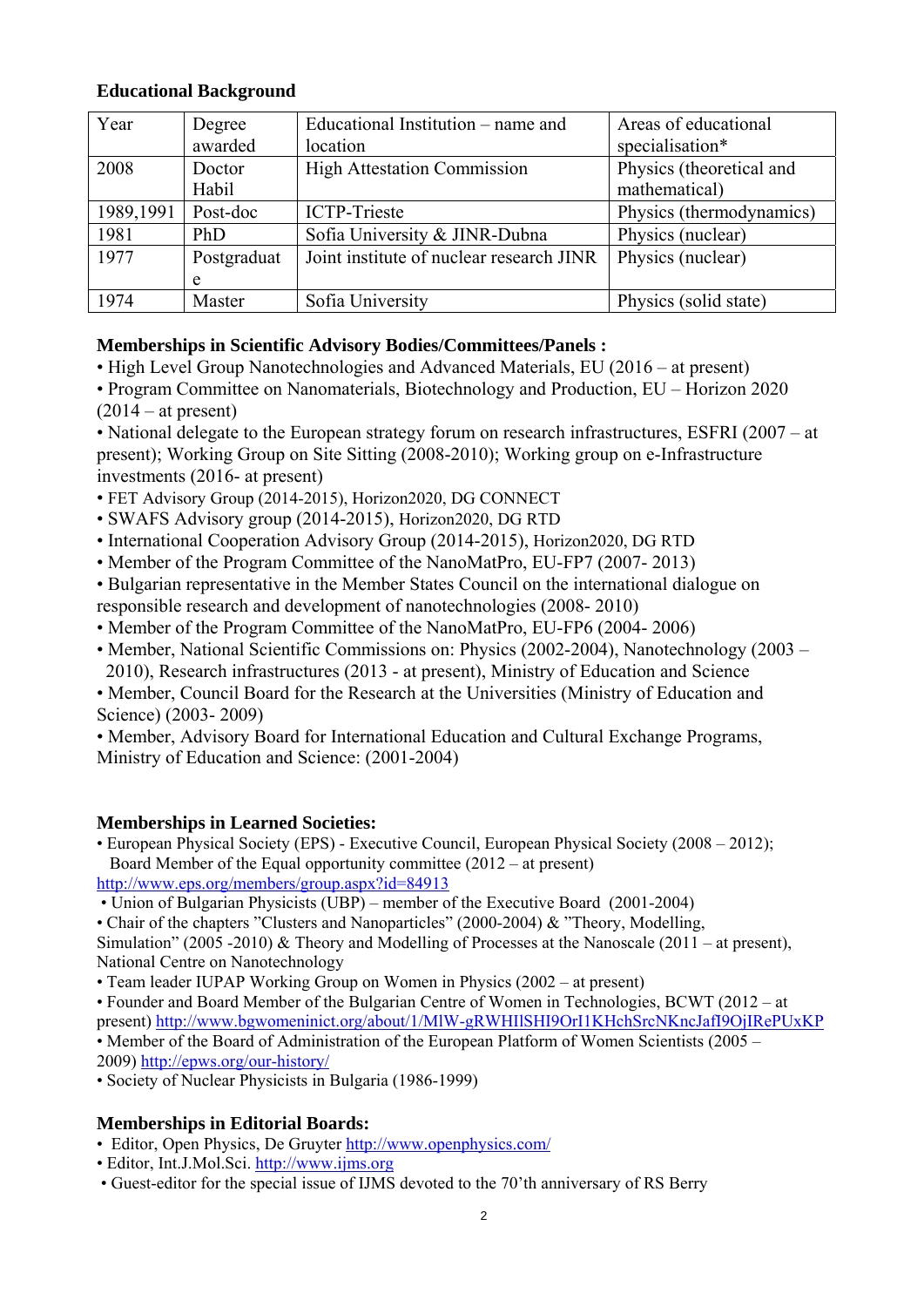<http://www.mdpi.org/ijms/papers/i3010001.pdf>

• Founder and Editor of the annual proceedings "Meetings in Physics @ University of Sofia"

## **List of Publications:**

[Please indicate the type and total number of your publications. In addition, provide the bibliographic details for the 7 most representative, peer-reviewed articles, which highlight the main areas of your scientific expertise.]

| Total number:                                             | 152                                  |
|-----------------------------------------------------------|--------------------------------------|
| Peer-reviewed papers in international scientific journals | 74                                   |
| Chapters in books, including graduate lectures            | $8 + 1$ textbook for bachelors in BG |
| Full-text papers in conference proceedings                | 29                                   |
| Technical reports (PSI, LLN, BIRD)                        |                                      |
| Scientific opinions (SCENIHR, SHER - WGs)                 | 12                                   |
| Publications on science policy                            | 25                                   |

## **7 Scientific publications in different areas of expertise:**

- 1. *From topographies to dynamics on multidimensional potential energy surfaces of atomic clusters* KD Ball, RS Berry, RE Kunz, FY Li, A Proykova, DJ Wales  **SCIENCE** (1996), 963-965
- 2. *Order-disorder transitions in finite-size clusters of objects*, Ana Proykova, Brijuni conference on"Self organizing matter and emergence" August 25-30, (**2014**)  *Challenges of Computations at the Nanoscale A Proykova* 
	- **J. of Computational and Theoretical Nanoscience**, vol.7, No.9, 1806-1813 (**2010** )
- 3. *Magnetic properties of Graphene with Vacancies Open Questions*, S Pisov, V Antonov, A Proykova, **Nanoscience &Nanotechnology** ISSN:1313-8995 (**2014**)
- 4. *Nanosilver: Safety, health and environmental effects and role in antimicrobial resistance* Philippe Hartemann, Peter Hoet, Ana Proykova, Teresa Fernandes, Anders Baun, Wim De Jong, Juliane Filser, Arne Hensten, Carsten Kneuer, Jean-Yves Maillard, Hannu Norppa, Martin Scheringer, Susan Wijnhoven - **Materials Today**, volume 18, Number 3, pp.122-123 (**2015**)
- 5. *Hydrogen sulfide adsorption on a defective graphene* D Borisova, V Antonov, A Proykova  **Int. J. of Quantum Chemistry** 113 (6), 786-791 (**2013**)
- 6. *Modulation of band-structure of defective single-wall carbon nanotubes under a transverse electric field*, H.S. Iliev, F.Y. Li, H.F. Lu, A. Proykova, **CP899, American Institute of Physics**, p.718 (2007)
- 7. *Cellular automata simulation of medication-induced autoimmune diseases* D Stauffer, A Proykova - **Physica A:** Stat. Mech, and its Appl. Elsevier, v.331, p.545-551(2004).

## **7 recent publications in science policy**

- 1. A. Proykova, Women in Physics in Bulgaria–Enhancing Research**,** WOMEN IN PHYSICS: 4th IUPAP International Conference on Women in Physics. **AIP Conference Proceedings**, Volume 1517, pp. 80-81 (**2013**).
- 2. **Ana Proykova:** *What can academics contribute to a data and code repository,* Кick-off meeting of the European Materials Modeling Council (EMMC), Brussels, 5 November **2014**
- 3. **Ana Proykova:** *Potential Health Risks Linked to Artificial Lights***,** VII conference organized by the Technical University – Sofia, Sozopol, 20 September, **2015**
- 4. Ana Proykova, *Widespread use of nanoparticles effects on human health and environment*, Nanoforum, Sep 18-20, **2013**, Rome <http://www.nanofutures.info/event/nanoforum-2013>
- 5. **Ana Proykova:** *Opportunities for funding of Nanoscience and Nanotechnology in H2020,* 16th International workshop on Nanoscience and Nanotechnology, 6-8 November, **2014**
- 6. **Ana Proykova:** *What is a smart specialization,* Towards the integration of the physics community in CEI countries into the ERA**,** November, 23-25, **2014**
- 7. **Ana Proykova:** *SofiaTechPark HPC lab: current offer to SMEs,* Technology Commercialization and Technology Transfer – How it is Done in Bulgaria and Republic of Korea, October 30, **2015**

## **7 recent public lectures:**